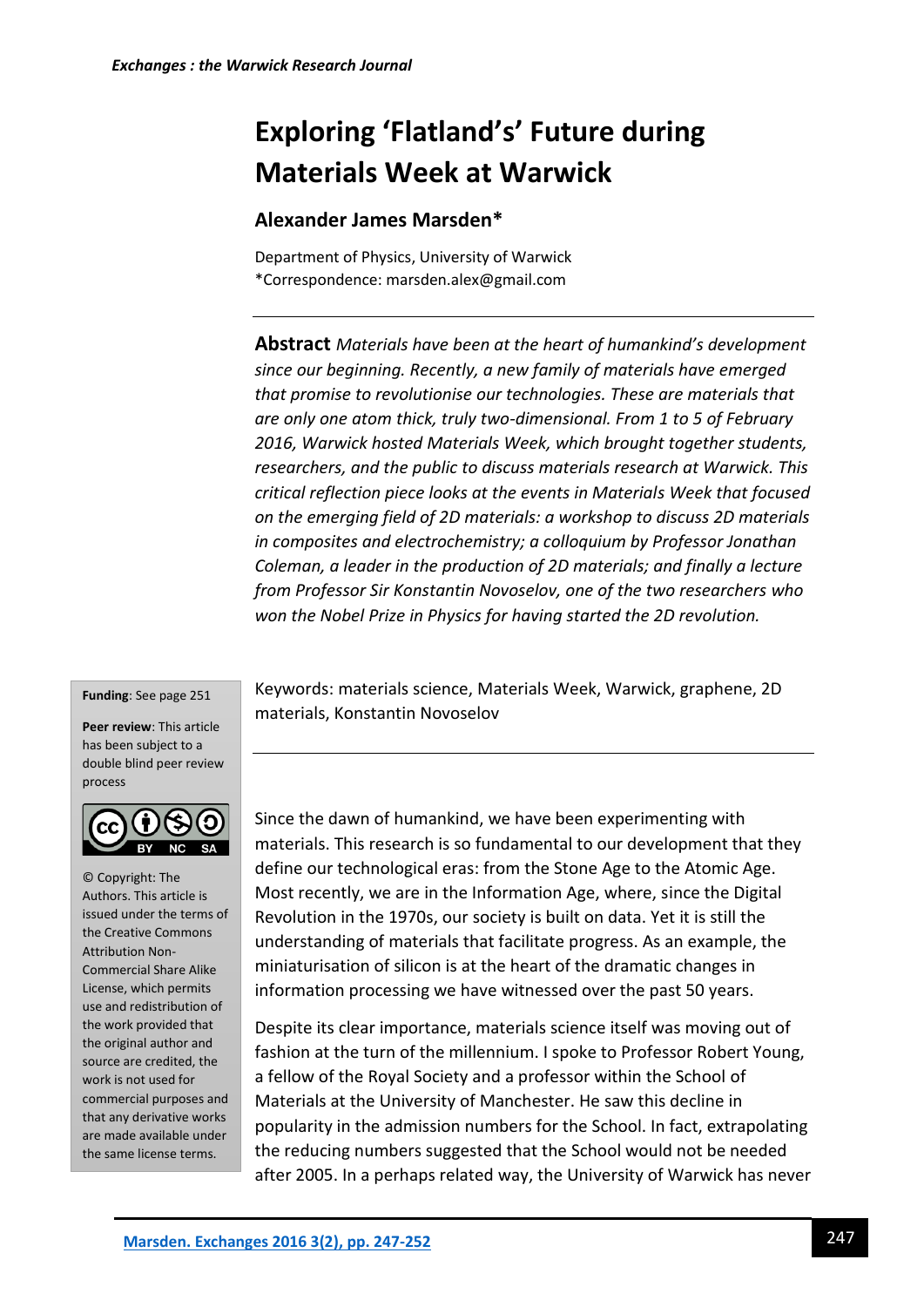had a materials department, despite flourishing science and engineering departments.

However, materials science is now returning to the forefront. The School of Materials at the University of Manchester is now oversubscribed. It was around 2004 that numbers started to increase. Similarly, Warwick recognised the increasing interest in materials science. In 2013, Warwick introduced a series of Global Research Priorities (GRP) to tackle problems in areas such as energy and food. Included was a Materials GRP.

One cause for the increase in numbers could be attributed to a recent revolution in materials science: the isolation of materials that are only one atom thick. The groundbreaking experiments in graphene, a singleatom-thick sheet of carbon atoms, earned Konstantin Novoselov and Andrei Geim the Nobel Prize in Physics in 2010, and launched whole new fields, techniques, and journals. Further to this, they captured the imagination of the public. When I am asked what I research, I can say 'graphene' and people have heard of it. Moreover, they often know some of its superlative properties: it is extremely strong; it is a great conductor; and it is the thinnest material possible. Graphene, and related nanomaterials, have invigorated materials science, much like the Large Hadron Collider did for particle physics, or the Mars Rover for space exploration.

In the first week of February 2016, the Materials GRP at Warwick hosted 'Materials Week', a series of events to celebrate, advertise, and coordinate materials research at Warwick. In this reflection I review my experience of Materials Week, in particular the three events that attracted most of my attention: the first, a workshop reviewing 2D materials in composites and electrochemistry; the second, a colloquium by Professor Jonathan Coleman; and finally a talk by one of the pair that were recognised with Nobel Prizes for causing the 2D revolution, Professor Sir Konstantin Novoselov.

On 4th February, Warwick hosted a workshop to discuss recent progress and direction for graphene (and related 2D materials) in electrochemistry and composites (combined materials). Speakers included Professor Pat Unwin, Professor Milo Schaffer, and Professor Robert Young. Interesting talks were also presented by Professor Robert Dryfe and Dr Mark Bissett from the University of Manchester, and Dr Chaoying Wan from Warwick Manufacturing Group. Along with the speakers, there were 12 posters presented, some of which came from undergraduate students who had worked on materials projects over the summer. It was particularly encouraging to see undergraduates engaging in materials science projects.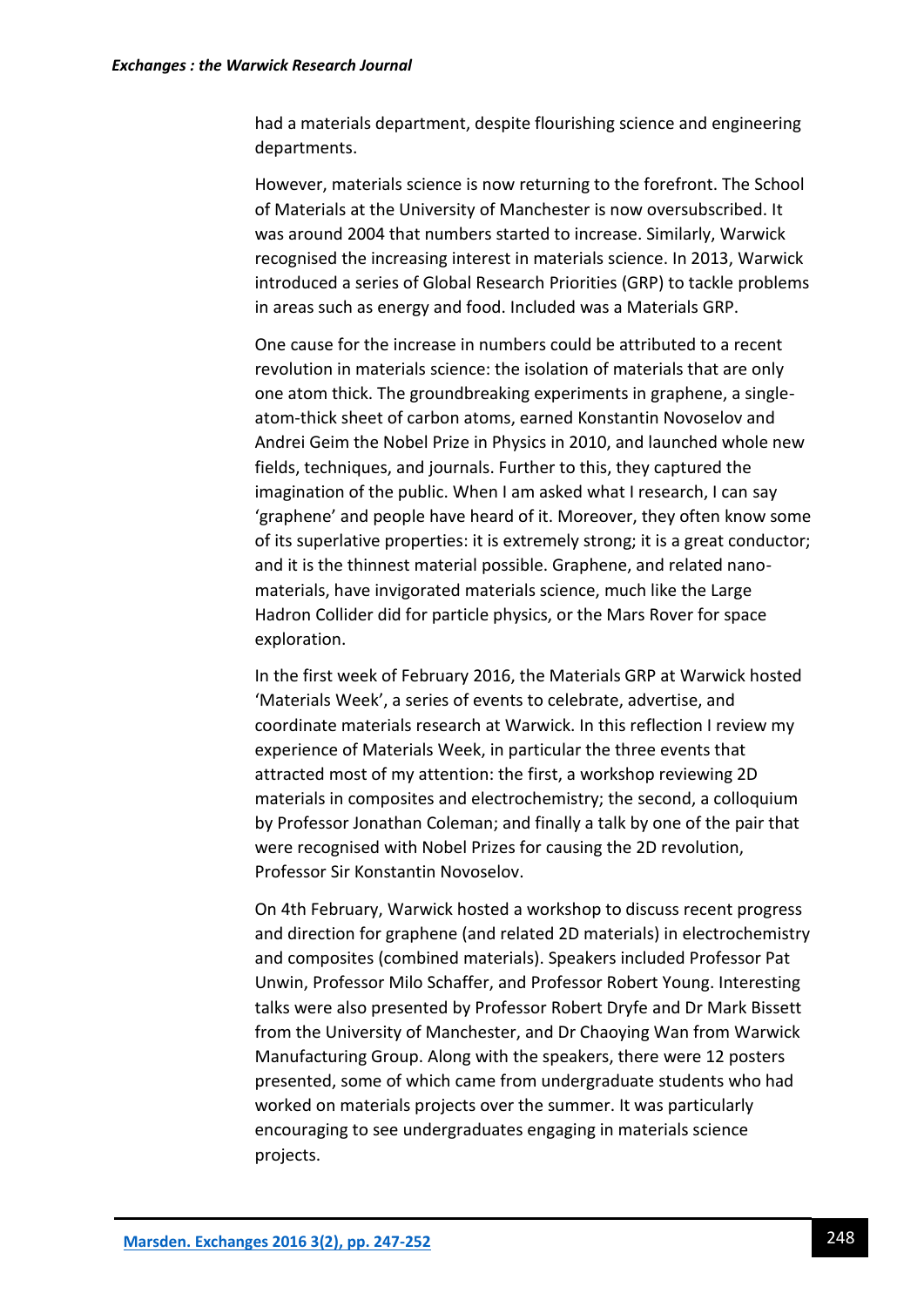First to speak at the workshop was Professor Pat Unwin from the Chemistry Department at Warwick. His talk outlined his work on the electrochemistry of graphite (stacked layers of graphene), focusing on whether the electrochemistry occurs at the edges of the sheets, or on the sheets themselves. The consensus was that the sheet surface - the basal planes - contributed little. Unwin demonstrated how he had used graphite that contained different ratios of edges to basal planes, along with microscopical control of the electrochemistry, to show that the basal planes do contribute. Graphene was then used as an ideal system to further investigate these effects.

Next to speak was Professor Milo Schaffer from the Imperial College London. Schaffer specialises in making large amounts of nanomaterials and using them in novel applications. The most intriguing amongst these is 'nanotubide': a solution of carbon nanotubes that can be painted onto surfaces to make them conductive.

Concluding the talks for the workshop was Professor Robert Young from the University of Manchester. Young investigates polymer reinforcement by nanomaterials, including carbon fibres and nanotubes. These rod-like materials reinforce depending on their orientation, with a stronger reinforcement with increased alignment. In his talk he explained how this extended to sheet-like materials, like graphene. The key result is that randomly orientated sheets should reinforce better than randomly aligned rods. This gives promise to graphene as a reinforcing material because controlling the alignment is a challenge.

Immediately after the workshop was a colloquium by Professor Jonathan Coleman from Trinity College Dublin. Coleman's lab was the first to show the advantages of high-shear exfoliation. In this process, you can take a layered material like graphite, place it in a solvent, and then mix it up with a high-shear mixer. These mixers tear the layers of the material apart, leaving individual sheets in solution. In this way they have managed to produce high quality sheets of graphene in unprecedented amounts: hundreds of litres solutions packed with graphene flakes. This research also charms the public because most people own a high shear mixer in their kitchen - a blender (**Van Noorden, 2014**).

The talk then moved on to the uses for these litres of graphene flakes in solution. One astounding option is to put silly putty into the solution. The solution's solvent causes the putty's rubber to relax and allow the graphene flakes to penetrate throughout the material. Once out of the solution and dried, you have a flexible rubber composite that is also a conducting network due to the touching graphene flakes. Any deformation of the putty causes a measurable change in the resistance of the network. Further, this change is sensitive enough to detect the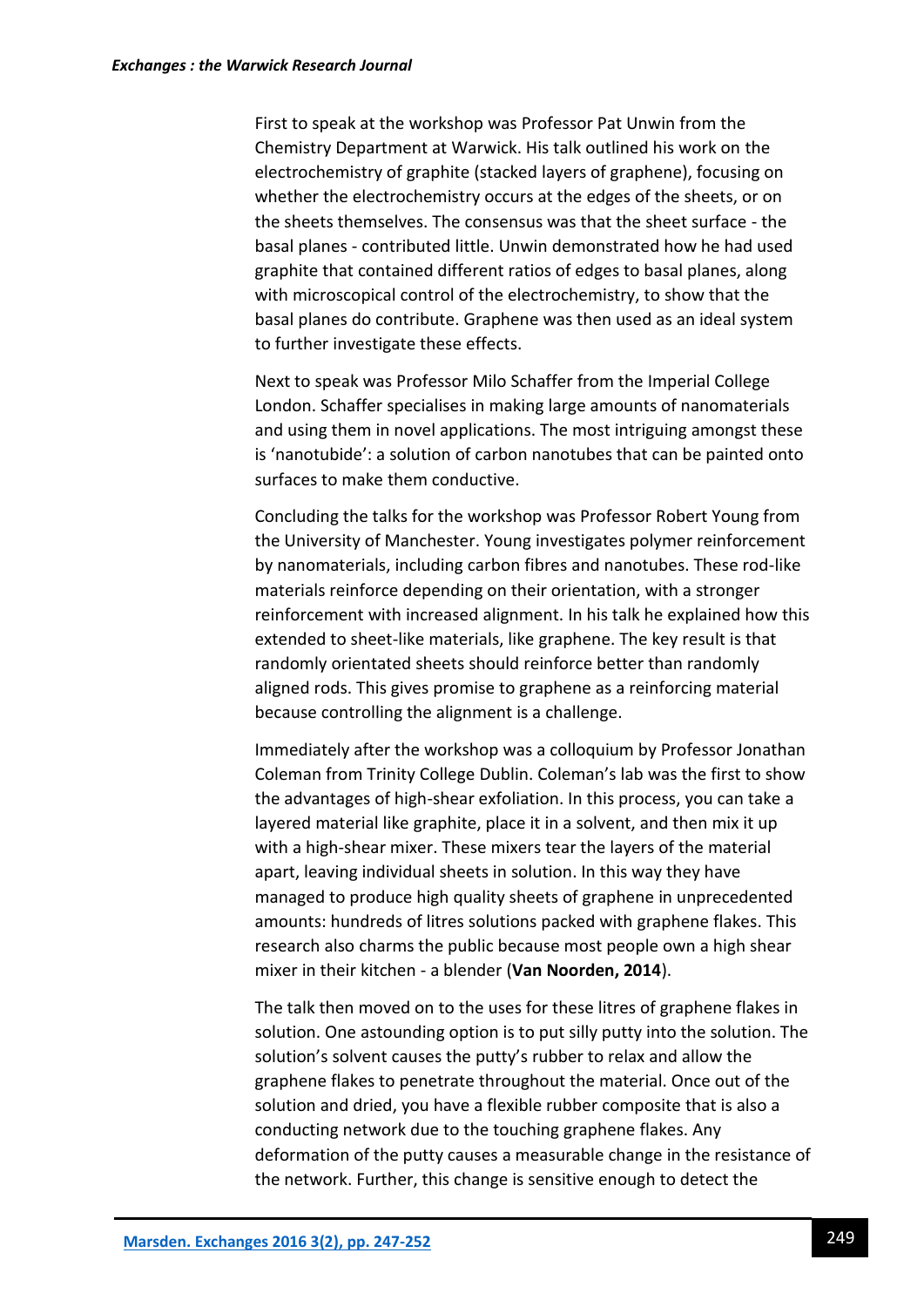movement of a spider walking over the surface. The applications of a material like this are vast, with Coleman's example being a breathing monitor built into a baby's cot mattress.

What struck me the most about Coleman's talk was his ability to make his findings compelling. The details were not laboured over so that the audience could be fascinated by the fun of what the research involved.

The final event I wish to review here was a colloquium presented by one of the Nobel Prize winners, Professor Sir Konstantin Novoselov. Novoselov's lecture was titled 'Materials in the Flatland' in reference to the ultimate flatness of materials that are one atom thick. The lecture theatre was packed as many turned up for the rare occasion of a Nobel Prize winning speaker, with even the stairs used for seating.

Novoselov began his talk with his key scientific point. In the beginning, graphene was the only 2D material, but since its isolation a whole family of them have been found. At the moment graphene is the most illustrious, but it is not the only 2D material. Each of this collection, from boron nitride to the assortment of transition metal dichalcogenides, has its own unique properties.

Once we had understood that graphene was not alone, Novoselov went on to discuss the main scientific idea. Now that we have a list of 2D materials, what would we get if we stacked them together? The principle of making these heterostructures is quite straightforward. You start with one layered material like graphite. Single (or sometimes a few) layers are pulled off (in a process called exfoliation) and placed onto a base. Then, layers are pulled off a different layered material, which can then be placed precisely on the first. This process is then repeated until the final heterostructure is complete. Novoselov explained how future devices could be designed in this manner: the top layers could be chosen to function as a display, the layers below as data processing, and those below that as data storage, for example.

He then showed us some real results of doing this. One of the examples displayed was a transistor – the solid state switch on which all of our electronics is founded — made from 2D materials. By stacking layers of boron nitride, graphene, and tungsten diselenide, they had managed to make a transistor that performed better than any graphene-based device so far, all while being only a few atoms thick. This thinness makes these structure ideal for transparent applications like touchscreens (**Georgiou et al., 2012**).

Finally, the talk highlighted that graphene's isolation had opened doors for other 2D materials. This was emphasised again during the final questions. An audience member asked whether graphene was as good as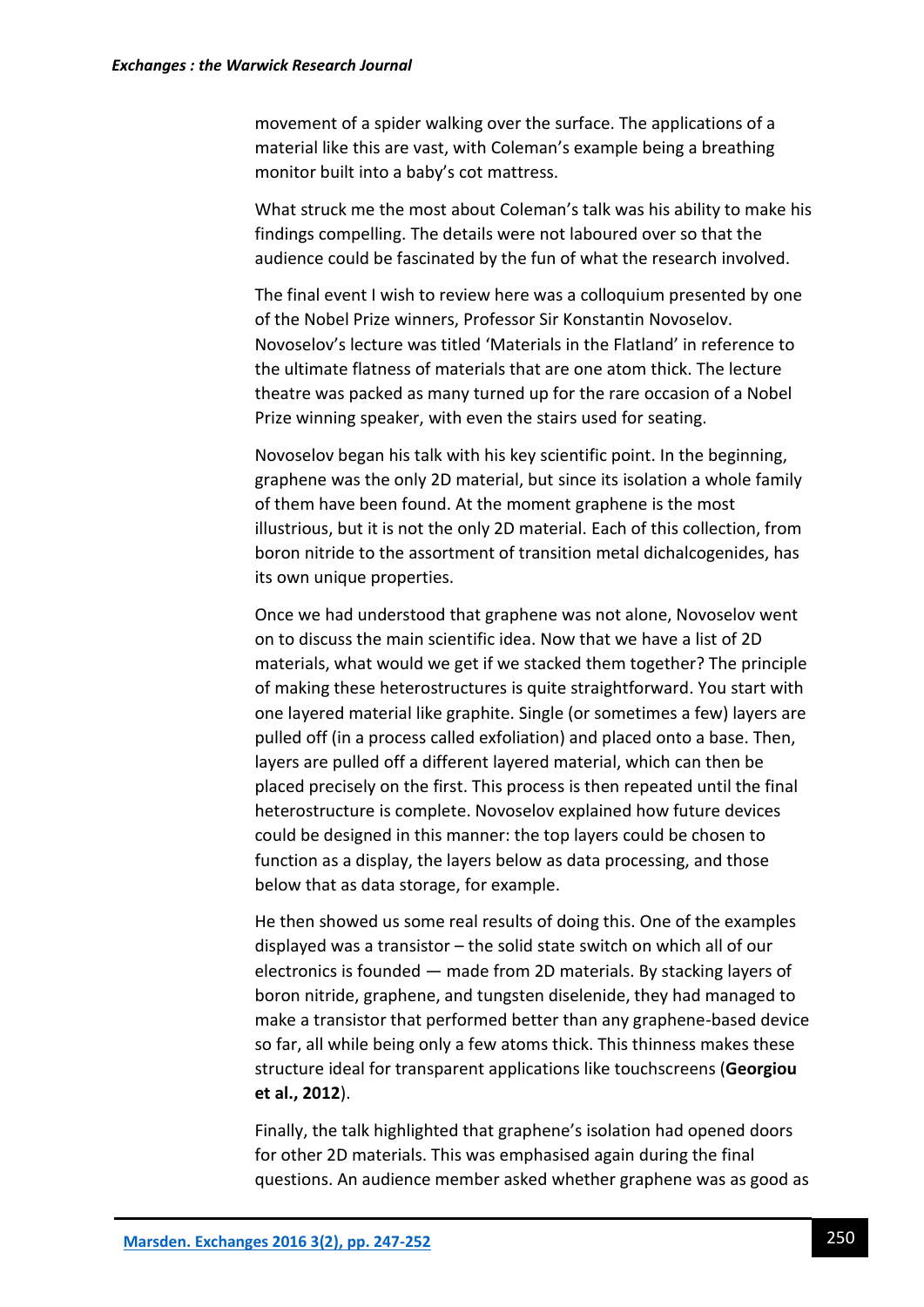the hype suggested. The answer was that, while you cannot deny the remarkable properties of graphene, the future work is in combining all the different 2D materials. And these different 2D materials are everywhere. One of the most recent discoveries is that cat litter can be exfoliated into 2D sheets (and as Novoselov pointed out in his talk, it is important to do the exfoliation before it has been used).

Overall, Novoselov did an excellent job of outlining this exciting field. As someone who works in this field, there was little that I had not heard before (although exfoliated cat litter was one), but on reflection, that is a good thing. There is so much research in this area, and it is moving so fast, that providing an entertaining overview in 45 minutes is a challenge. Others I spoke to after the event felt that they had enjoyed it, and no one felt bogged down with minutiae.

The events above were just a sample of what happened during Materials Week. Alongside these were an evening outreach lecture given by Nick Barker and his colleagues; an egg drop challenge, where teams designed and tested protection for an egg to survive a drop; and a workshop on bringing 3D printing and biomedical engineering closer together, hosted by Andrew Dove.

In conclusion, Materials Week at Warwick highlighted some of the excellent work already taking place at Warwick, as well as showcasing collaborations with universities across the UK. The inclusion of the presentations by undergraduate students who have just begun their own research on materials also points to a bright future in this field. Events like Materials Week and the work of the Materials GRP will encourage an increased focus on materials research at the University, and start to involve Warwick in this fascinating and evolving field.

# **Acknowledgements**

I would like to thank the sponsors of the events over Materials Week: the Institute of Advanced Study, University of Warwick, and the Materials GRP, University of Warwick.